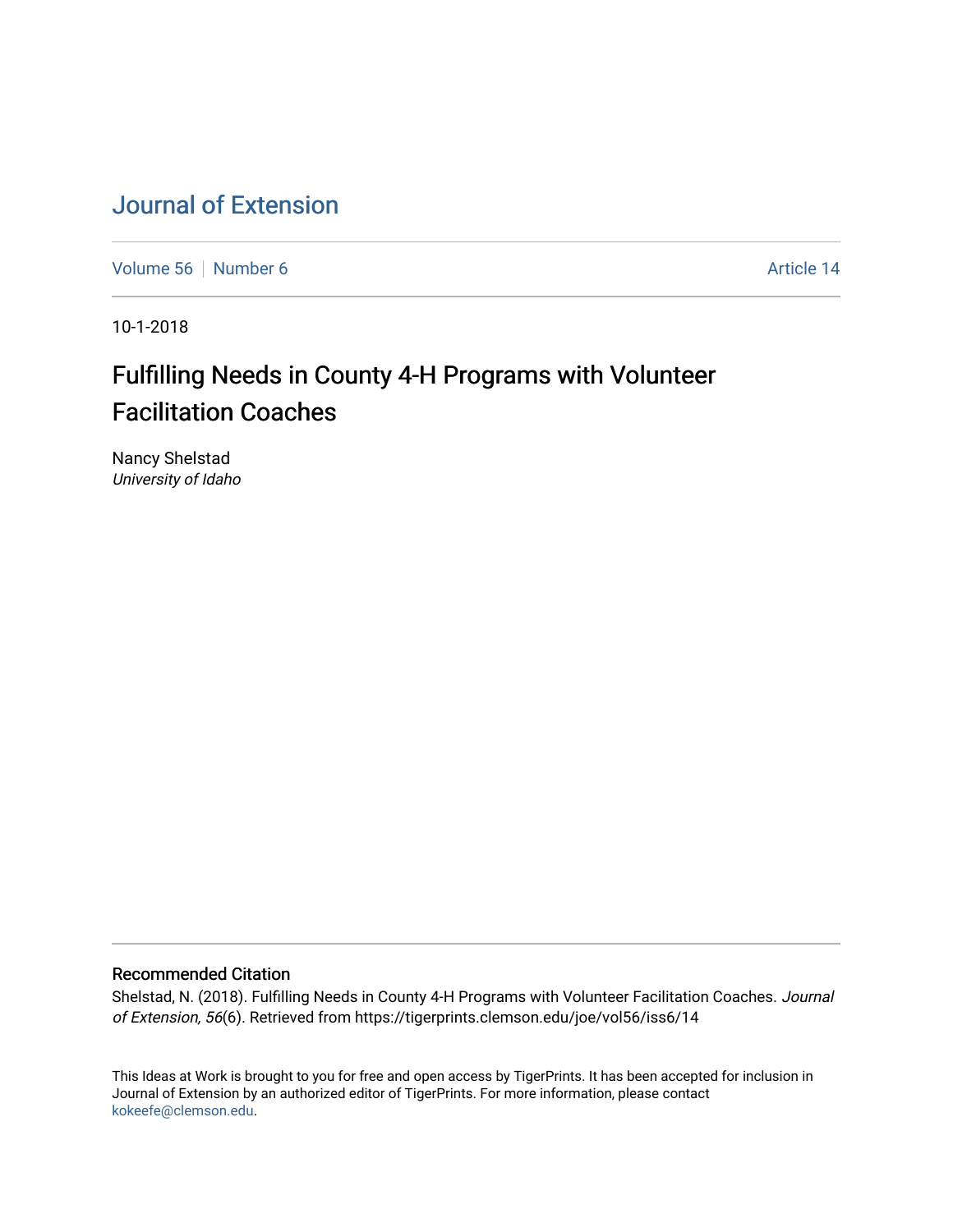

**October 2018 Volume 56 Number 6 Article # 6IAW7 Ideas at Work**

# **Fulfilling Needs in County 4-H Programs with Volunteer Facilitation Coaches**

#### **Abstract**

University of Idaho Extension 4-H professionals have learned to work with volunteers in new ways to expand capacity and continue to build the quality of the 4-H program in Idaho. This article identifies how defining new position descriptions for volunteer facilitation coaches addressed two program needs, expanded capacity, and provided a higher quality experience for new 4-H families. If Extension staff invest time in selecting, training, and mentoring volunteer facilitation coaches, other volunteers are better able to fulfill important roles related to meeting specific needs of the 4-H program.

**Keywords:** [volunteers](https://joe.org/search-results.php?cx=010816128502272931564%3Aopgn_voyplk&cof=FORID%3A10&ie=UTF-8&q=volunteers&sa=Search+JOE#1039\), [building capacity](https://joe.org/search-results.php?cx=010816128502272931564%3Aopgn_voyplk&cof=FORID%3A10&ie=UTF-8&q=building capacity&sa=Search+JOE#1039)

#### **Nancy Shelstad**

Regional Youth Development Educator 4-H Youth Development University of Idaho Boise, Idaho [shelstad@uidaho.edu](mailto:shelstad@uidaho.edu)

### **Introduction**

In an effort to expand capacity and build the quality of Idaho's 4-H program while preserving resources, University of Idaho Extension 4-H professionals explored ways to better use volunteers' skills and abilities. To help us meet this goal, we delegated certain responsibilities to volunteers we recruited to serve in a middlemanagement position (Cassill, Culp, Hettmansperger, Stillwell, & Sublett, 2012) titled "facilitation coach." These middle-management volunteers organize and manage specific program components on behalf of Extension personnel. Aspects of the position include mentoring or coaching other volunteers and supporting new families when they enroll in 4-H.

### **Facilitation Coaches' Roles and Responsibilities**

Facilitation coaches serve as liaisons between county 4-H professionals and other volunteers. The Extension professional and facilitation coach both sign the position description, which identifies the purpose, responsibilities, expectations, qualifications, and term of the facilitation coach position. The description emphasizes teamwork and the constant communication required between the facilitation coach and the Extension professional.

Two implementations of the facilitation coach position help illustrate the varied purposes and responsibilities that can be involved in the role.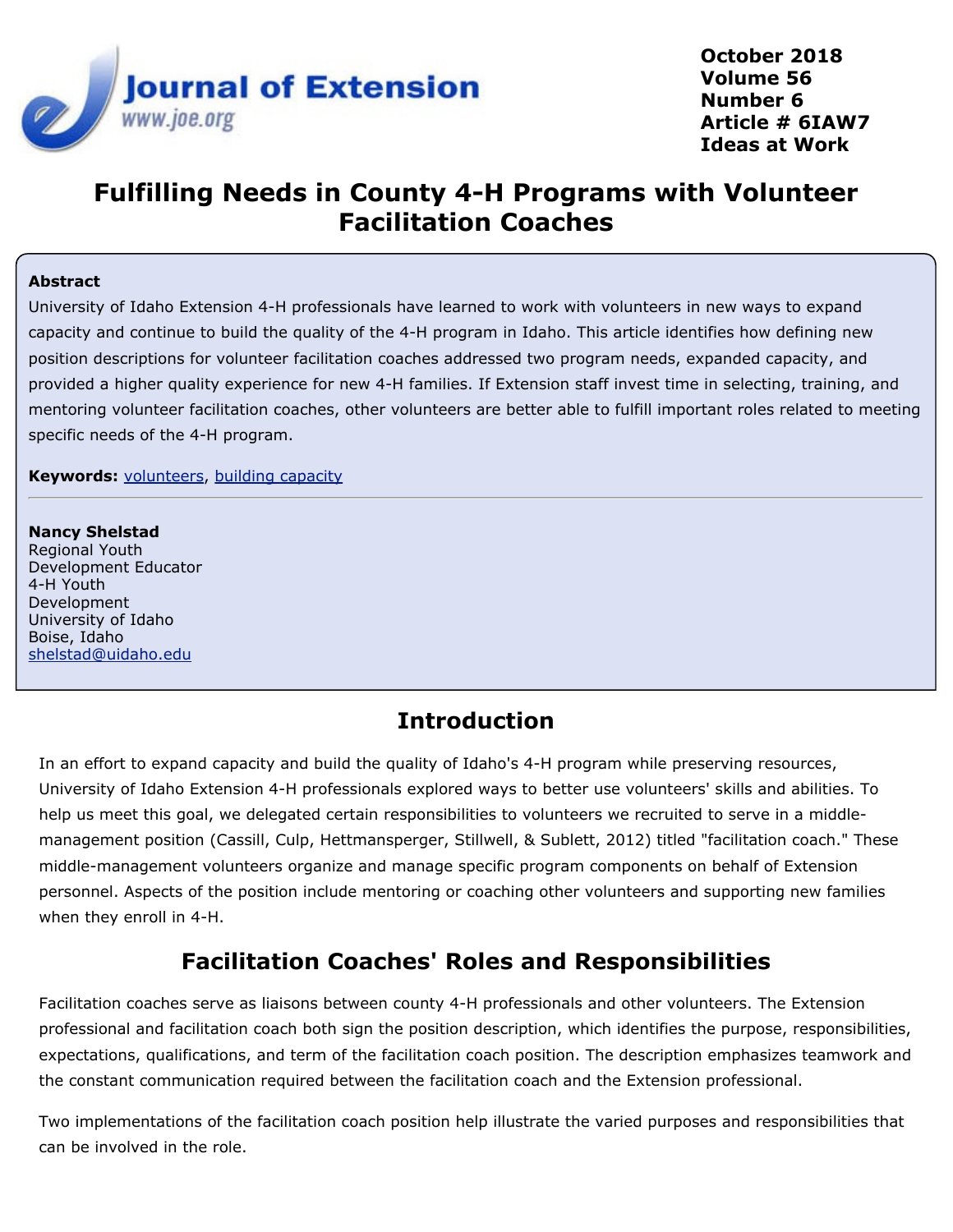- One county identified a need to provide short-term projects in areas such as veterinary science, robotics, and shooting sports. In this case, the facilitation coach's first task was to help existing project volunteers plan, organize, and implement short-term 4-H projects, thereby expanding Extension's capacity to accommodate a variety of participant needs. Also in this county, some volunteers leading ongoing projects expressed the desire to continue volunteering but the need to do so on a short-term basis. At the same time, many parents of youths who participated in single-day camps wanted longer term programming. These needs merged into 6 week project sessions. For this scenario, facilitation coaches worked with the project volunteers to organize multiple sessions and communicated to the Extension office regarding challenges, successes, and general progress.
- Another task of facilitation coaches has been to work with families new to 4-H, mentoring them through their first year in the program. New 4-H families typically have questions and sometimes feel lost or disconnected during the first year of enrollment (Astroth, 1985). The facilitation coaches stay in regular contact with these families, keeping them informed of procedures and upcoming events, offering advice, and serving as their contact person for answering questions. All the while, the facilitation coaches keep the Extension office apprised of any concerns.

Additional opportunities for facilitation coaches have been identified but not yet implemented. Two categories of roles identified include one-time event coordinator for community or public relations events and ongoing activity coordinator for programs such as day camps.

### **Selection and Training of Facilitation Coaches**

We have focused on inviting existing 4-H volunteers to fill facilitation coach positions on the basis of their knowledge of the 4-H program, organizational skills, ability to work in teams and effectively delegate, and sound communication and human relations skills. We learned that existing volunteers who have a good base knowledge of 4-H and know other volunteers can more easily handle the facilitation coach role. They are able to manage aspects of the program assigned to them, knowing how their piece fits into the bigger picture and building on preexisting relationships with other volunteers.

Whether informal or formal, orientation for the facilitation coach is important for his or her success, although by being existing volunteers, the coaches we have recruited have needed very little 4-H training beyond a review to ensure that they are current on general 4-H policies and procedures and risk management. An area for which we did not anticipate the facilitation coaches needing training was working with and recruiting other volunteers specifically understanding that volunteers are more likely to agree to help when they receive a personal request as opposed to a general request via mass communication. The mentoring/coaching nature of the role and the need for constant communication with the Extension office are aspects of the position that do necessitate training. This training has included reviewing the roles and expectations outlined on the position descriptions, defining communication expectations, and providing necessary resources, such as organizational tools, contacts, facilities, and program information.

### **Reflections**

Our use of a facilitation coach for short-term project delivery helped project volunteers share certain responsibilities. Whereas previously multiple project volunteers had each worked with two or three youths per club across the county, one or two volunteers were able to address the same projects for the entire county with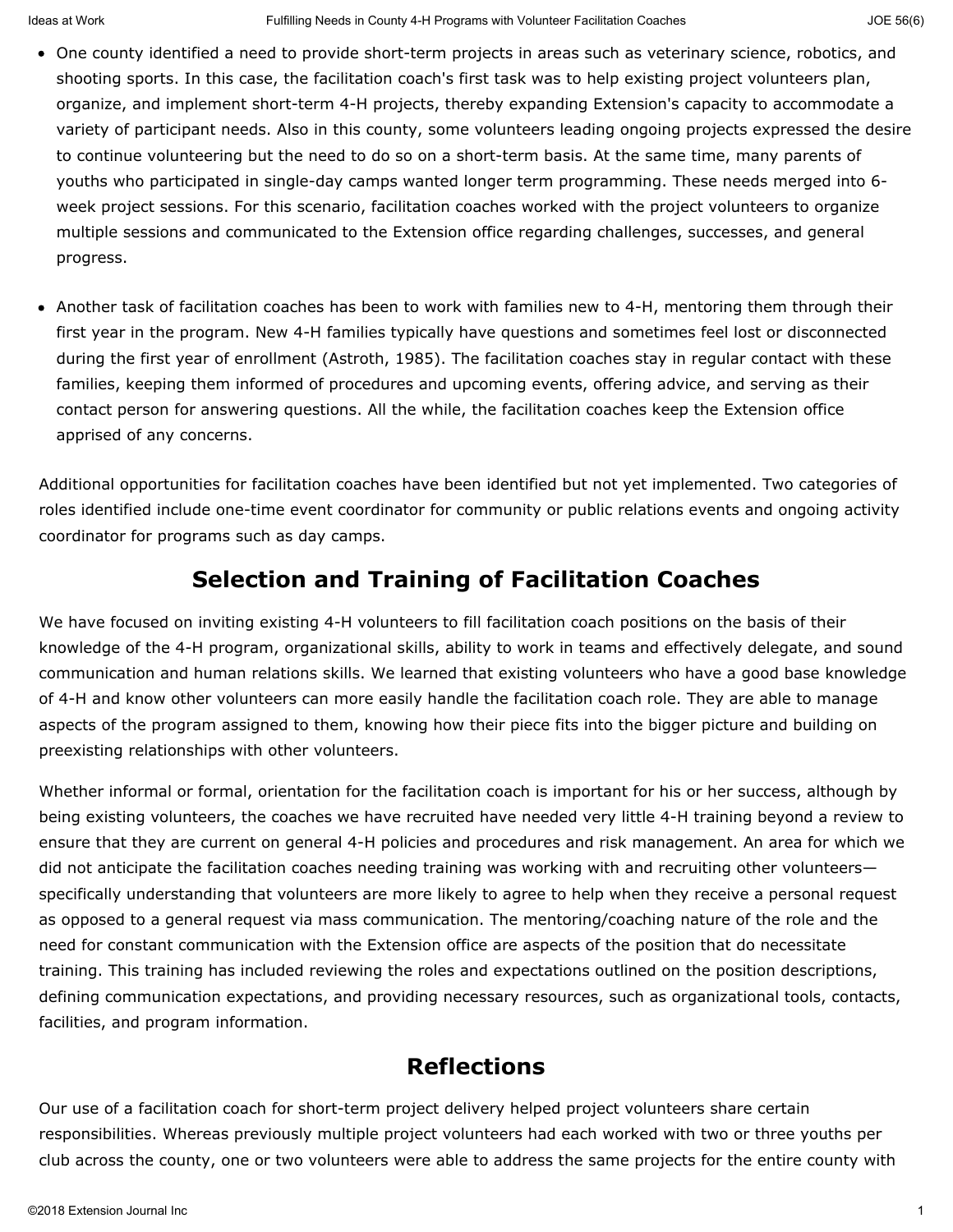10 to 15 youths at one location and time. Offering more short-term projects brought new youths into the 4-H program, with many of them going on to join a community club to engage in additional projects and opportunities. As this outcome of incorporating facilitation coaches increased enrollment, it counteracted some of the existing club volunteers' initial resentment about the addition of facilitation coaches and concern that the short-term project delivery method would draw members out of their clubs. Instead, new youths were recruited.

Selecting coaches carefully and matching position requirements with an individual's skills were keys to our successes. After the first year, the new-family facilitation coach position was adopted for use in additional counties to improve communication and relations between the 4-H program and new 4-H families. Short-term projects continued into the third year, and the majority of the offered projects reached enrollment capacity.

Adopting the facilitation-coach model required an in-depth look at how volunteers were being used in programs, what the existing areas of work within a program were, and how a volunteer could meet community needs in the future. Developing position descriptions and selecting the right volunteers for the positions (Culp, 2013) required an investment of time and training, with the payoff being greater program capacity and additional ways to disseminate information.

#### **Summary**

Although we developed the facilitation coach concept in the context of 4-H youth development programming, there is good potential for this concept to be applied to other Extension program areas. Considering the volunteer base and extensive programming of the master gardener and food safety advisor programs, the facilitation coach concept may help supplement limited Extension personnel time in these realms as well. Capacity may be increased by identifying specific programming areas that could be managed by a volunteer with applicable training. Examples may include using volunteer facilitation coaches for coordinating one-time community events such as farmer's markets or health fairs or organizing short-term programs such as junior master gardener offerings or hand-washing education.

#### **Acknowledgments**

A team of three University of Idaho Extension professionals worked in cooperation to develop the facilitation coach concept. In addition to me, the team included Nancy Melville, volunteer development educator, and Tina Holmquist, 4-H program coordinator.

### **References**

Astroth, K. A. (1985). The challenge of retaining 4-H members. *Journal of Extension*, *23*(3), Article 3FEA4. Available at:<https://www.joe.org/joe/1985fall/sa4.php>

Cassill, H., Culp, K., III, Hettmansperger, J., Stillwell, M., & Sublett, A. (2012). Volunteer middle managers: Human resources that extend programmatic outreach. *Journal of Extension*, *50*(2), Article 2IAW1. Available at: <https://www.joe.org/joe/2012april/iw1.php>

Culp, K., III, (2013). Volunteer position descriptions: Tools for generating members, volunteers, and leaders in Extension. *Journal of Extension*, *51*(1), Article 1TOT8. Available at: <https://www.joe.org/joe/2013february/tt8.php>